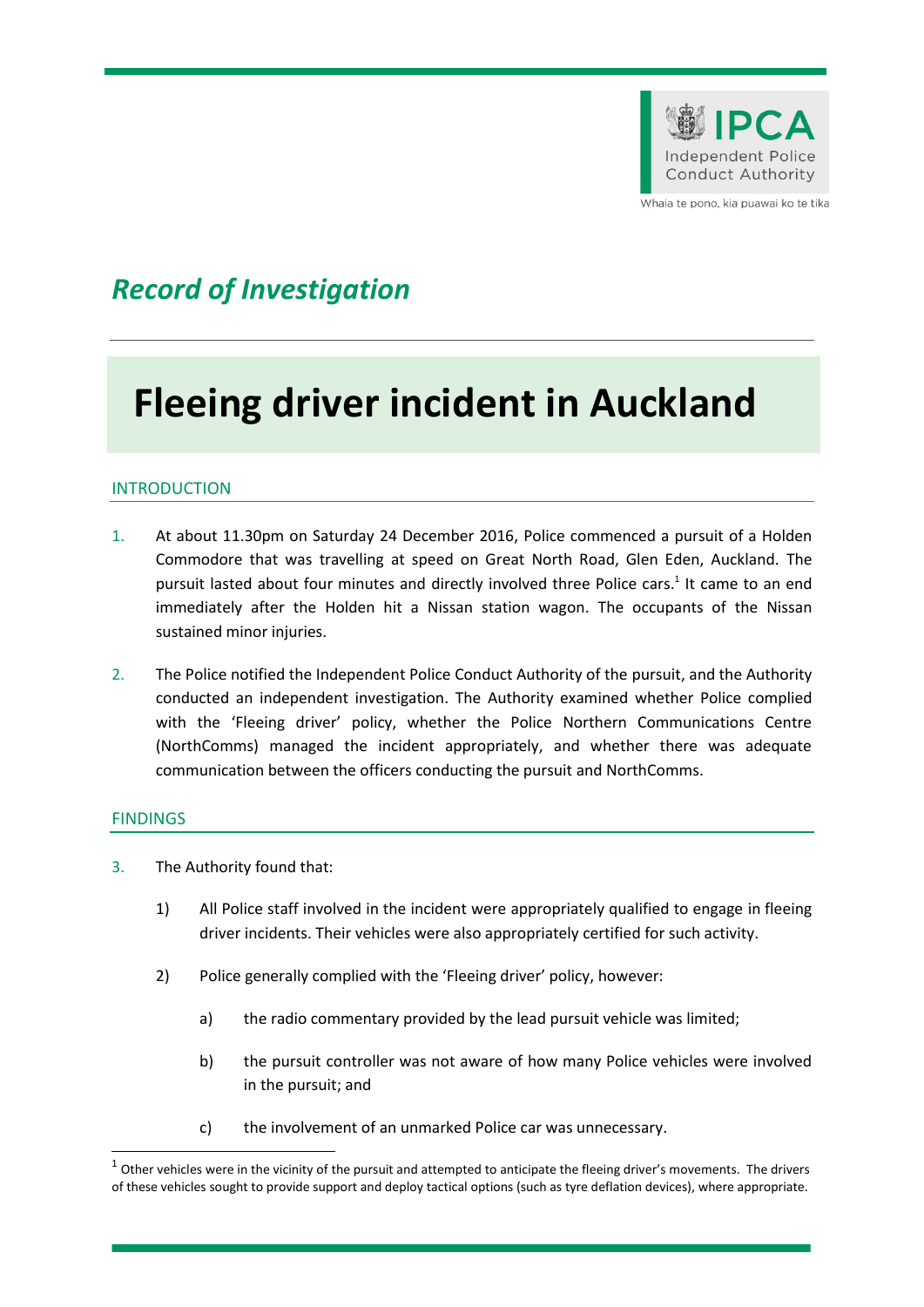#### THE AUTHORITY'S INVESTIGATION

- 4. After notifying the Authority of this incident, Police gathered further information as part of its own investigation. This material, which included contemporaneous notes, statements, photographic evidence and recordings of radio transmissions, was routinely provided to the Authority for its consideration, with further information being provided on request.
- 5. After examining the material provided by Police and identifying issues for investigation, the Authority interviewed, or arranged for information to be gathered from, all Police staff involved in the pursuit (11 officers).

#### **DISCUSSION**

#### **The pursuit**

- 6. Officer A, in a marked Police car, attempted to stop the Holden after it passed him on Great North Road at a speed estimated to be no less than 100kph (in a 50kph zone). The Holden then went through red traffic lights at the intersection of West Coast Road.
- 7. Officer A notified NorthComms, activated his vehicle's warning lights and siren, and attempted to catch up with the Holden to signal its driver to stop. Within a short time Officer A lost sight of the Holden and stopped trying to catch up with it. He reduced his speed and advised NorthComms that the Holden had failed to stop.<sup>2</sup>
- 8. Meanwhile the NorthComms shift commander was notified about the Holden and assumed oversight of the incident.
- 9. Officer B then saw the Holden travelling at speed along Rosebank Road towards the North-Western Motorway. Officer C was a passenger in Officer B's car. Officer B activated his Police car's lights and sirens and signalled the Holden's driver to stop.
- 10. Officer B notified NorthComms that he was in pursuit of the Holden. The Holden continued driving at speed (estimated by Officer B to be in the region of 130-160kph in a 100kph zone).
- 11. A second marked Police car, driven by Officer D, joined the pursuit behind Officer B's Police car shortly afterwards. Meanwhile, Officer E was the driver of an unmarked Police car that was stationary in the vicinity of the pursuit. Officer E waited for the Holden and the Police cars driven by Officers B and D to pass, before activating his vehicle's lights and siren and joining the pursuit.
- 12. Police fleeing driver policy stipulates that the number of Police vehicles involved in a pursuit must be limited "*to no more than two, unless tactically appropriate*". Officer E should have been aware that his involvement in the pursuit was unnecessary.

**<sup>.</sup>**  $2$  Although Officer A thought the Holden's driver may not have realised that he was signalling him to stop due to the distance between the vehicles.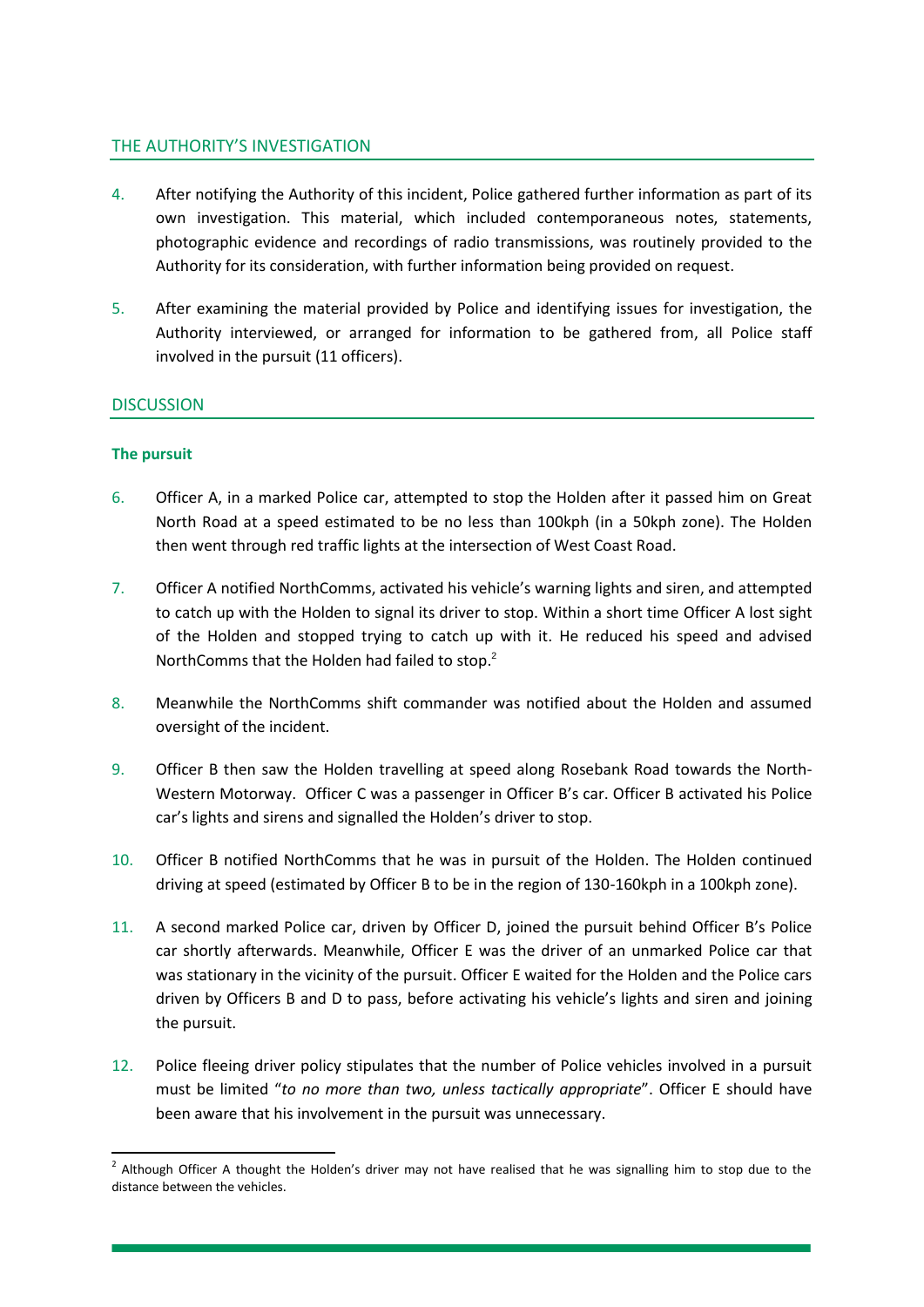- 13. While carrying out risk assessments during the pursuit, none of the officers considered that the risks posed to themselves or others outweighed the need to immediately apprehend the fleeing driver. Officer B indicated that the speeds reached during the pursuit were not unsafe given the prevailing road and traffic conditions, and that all drivers adjusted their driving to safely accommodate pockets of relatively denser traffic that were encountered.
- 14. Officer D told the Authority that, in his experience, the speeds reached during the pursuit were not excessive. He saw no grounds to abandon the pursuit at any time. Similarly, Officer E had no concerns and was surprised when Officer D's car slowed and appeared to disengage from the pursuit. Satisfied that it was safe to continue, based on his assessment of the situation, Officer E overtook Officer D's car.
- 15. Officer D told the Authority that he was unhappy with Officer E's manoeuvre, because he was not disengaging from the pursuit but was reducing his speed in response to what he perceived to be increased levels of traffic. His vehicle's lights and siren were still activated when Officer E passed him.
- 16. The pursuit lasted for about four minutes and concluded when the fleeing driver hit the rear of a Nissan station wagon, causing the Nissan to roll onto its roof. The Holden sustained significant damage and was unable to continue. The fleeing driver was arrested at the scene. Neither of the Nissan's occupants were seriously injured as a result of the collision.

#### **Radio communications**

- 17. Officer C took over radio communications with NorthComms as soon as the pursuit was underway, acknowledging the pursuit warning issued by the NorthComms dispatcher.
- 18. During the pursuit, Officer C's commentary was intermittent and lacked clarity, prompting other units to seek further information over the radio. Because of this, the radio channel was sometimes blocked, preventing Officer C from broadcasting information as the pursuit progressed.
- 19. When discussing the quality of his radio communications, Officer C told the Authority that at the time of the pursuit, he had only recently graduated from the Royal New Zealand Police College. This was his first pursuit.
- 20. The pursuit controller continually sought to re-establish contact with Officer C during periods of radio silence. The pursuit controller was exploring alternative means of monitoring the pursuit (such as liaising with the Auckland Joint Transport Operations Centre and deploying Eagle, the Police helicopter) when it came to a conclusion.
- 21. Officer D told the Authority that he did not make NorthComms aware of his involvement in the pursuit. He had no critical information to convey and did not want to block the radio channel. Consequently, the pursuit controller was not immediately aware of Officer D's presence behind Officer B's Police car.